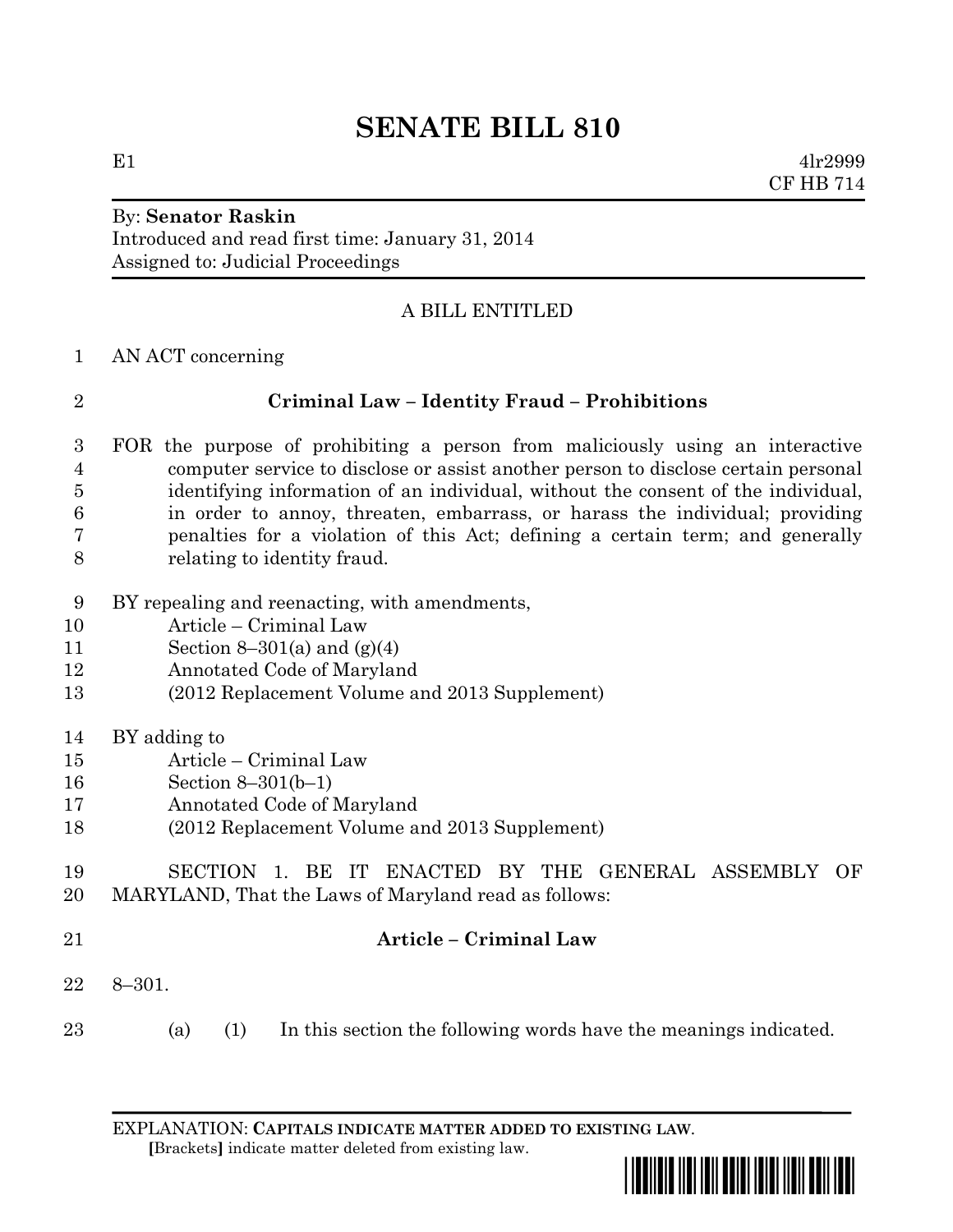| $\mathbf 1$<br>$\overline{2}$ | (2)<br>health of an individual that includes the following:                                                 |              | "Health care" means care, services, or supplies related to the                                                                                |  |
|-------------------------------|-------------------------------------------------------------------------------------------------------------|--------------|-----------------------------------------------------------------------------------------------------------------------------------------------|--|
| $\boldsymbol{3}$<br>4         |                                                                                                             | (i)          | preventative, diagnostic, therapeutic, rehabilitative,<br>maintenance care, palliative care and counseling, service assessment, or procedure: |  |
| 5<br>6                        | with respect to the physical or mental condition or<br>1.<br>functional status of an individual; or         |              |                                                                                                                                               |  |
| 7                             |                                                                                                             | 2.           | that affects the structure or function of the body; and                                                                                       |  |
| 8<br>9                        | item in accordance with a prescription.                                                                     | (ii)         | the sale or dispensing of a drug, device, equipment, or other                                                                                 |  |
| 10<br>11                      | "Health information" means any information, whether oral or<br>(3)<br>recorded in any form or medium, that: |              |                                                                                                                                               |  |
| 12                            |                                                                                                             | (i)          | is created or received by:                                                                                                                    |  |
| 13                            |                                                                                                             | 1.           | a health care provider;                                                                                                                       |  |
| 14                            |                                                                                                             | 2.           | a health care carrier;                                                                                                                        |  |
| 15                            |                                                                                                             | 3.           | a public health authority;                                                                                                                    |  |
| 16                            |                                                                                                             | 4.           | an employer;                                                                                                                                  |  |
| 17                            |                                                                                                             | 5.           | a life insurer;                                                                                                                               |  |
| 18                            |                                                                                                             | 6.           | a school or university; or                                                                                                                    |  |
| 19                            |                                                                                                             | 7.           | a health care clearinghouse; and                                                                                                              |  |
| 20                            |                                                                                                             | (ii)         | relates to the:                                                                                                                               |  |
| 21<br>22                      | condition of an individual;                                                                                 | 1.           | past, present, or future physical or mental health or                                                                                         |  |
| 23                            |                                                                                                             | 2.           | provision of health care to an individual; or                                                                                                 |  |
| 24<br>25                      | health care to an individual.                                                                               | 3.           | past, present, or future payment for the provision of                                                                                         |  |
| 26                            | (4)                                                                                                         | "INTERACTIVE | <b>COMPUTER</b><br>SERVICE"<br><b>MEANS</b><br>AN                                                                                             |  |

**SENATE BILL 810**

 **INFORMATION SERVICE, SYSTEM, OR ACCESS SOFTWARE PROVIDER THAT PROVIDES OR ENABLES COMPUTER ACCESS BY MULTIPLE USERS TO A**